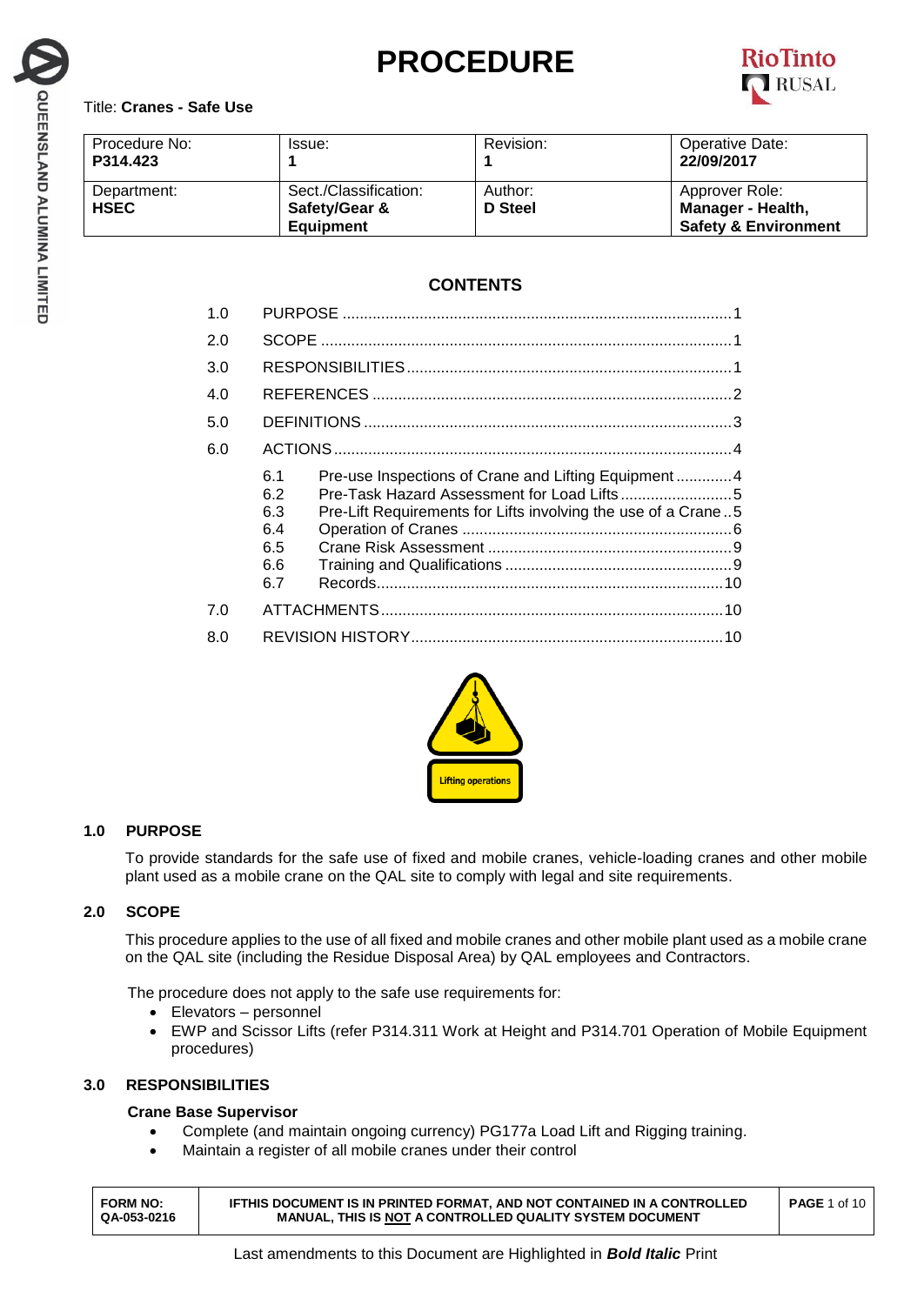- Develop a documented plant risk assessment for all cranes under their control and upload the assessment into QAL SAP Risk Register.
- Ensure all cranes under their control are in safe order with inspection and testing programs undertaken as per P314.422 Cranes – Inspection and Maintenance
- Ensure inspection tagging systems are used correctly

## **Crane Operator**

- Holds a WHS qualifications (or equivalent) and current CTO for the crane being operated
- Complete and record a pre-start check at the commencement of each shift or the first use of the crane.
- Complete (and maintain ongoing currency) PG177a and PG177b Load Lift and Rigging training prior to commencing lifting activities onsite
- Prepare a Lift Plan or Critical Lift Plan prior to undertaking any lift
- Operate the crane to manufacturer's recommendations
- Will not leave the crane controls while a load is suspended
- Immediately tag defective equipment and take out of service

## **Equipment Owner**

- Maintain a register of all fixed cranes and power operated lifting devices under their control
- Develop a documented plant risk assessment for all cranes under their control and upload the assessment into QAL SAP Risk Register.
- Ensure all cranes under their control are in safe order with inspection and testing programs undertaken as per P314.422 Cranes – Inspection and Maintenance
- Ensure inspection tagging systems are used correctly

## **Power Operated Lifting Device Operator**

- Complete and record a pre-start check at the commencement of each shift or at the first use of the lifting device.
- Hold a current CTO for lifting device
- Prepare a Lift Plan prior to undertaking any lift
- Only perform work to the level of qualification obtained (Refer P314.421 Attachment 7.1)
- Immediately tag defective equipment and take out of service

## **Superintendent**

Ensure operators of cranes and power operated lifting devices hold current qualifications and CTOs.

## **Lift Supervisor**

- Hold a relevant Rigger qualification that is recorded against the person's SAP training records
- Signoff on Critical Lift Plan
- Be present throughout the duration of a Critical Lift

## **4.0 REFERENCES**

- P312.605 Competent To Operate
- P314.301 Barricades and Cordons
- P314.311 Work at Height
- P314.420 Lifting Equipment Inspection and Maintenance
- P314.421 Lifting Equipment Safe Use
- P314.422 Cranes Inspection and Maintenance
- P314.615 High Voltage Vicinity Procedure
- P314.701 Operation of Mobile Equipment
- P314.980 Lightning Warning System
- Queensland Work Health & Safety Act

Queensland Work Health & Safety Regulation

Code of Practice – Plant

Code of Practice – Working near live parts (Electrical Safety Office)

Rio Tinto HSE Performance Standard C6 – Cranes and Lifting Equipment

- PG177A Load Lift and Rigging Training Module
- PG105 Slinging & Movements

| <b>FORM NO:</b><br><b>IFTHIS DOCUMENT IS IN PRINTED FORMAT. AND NOT CONTAINED IN A CONTROLLED</b><br><b>PAGE 2 Of</b><br>QA-053-0216<br><b>MANUAL, THIS IS NOT A CONTROLLED QUALITY SYSTEM DOCUMENT</b> | 10 |
|---------------------------------------------------------------------------------------------------------------------------------------------------------------------------------------------------------|----|
|---------------------------------------------------------------------------------------------------------------------------------------------------------------------------------------------------------|----|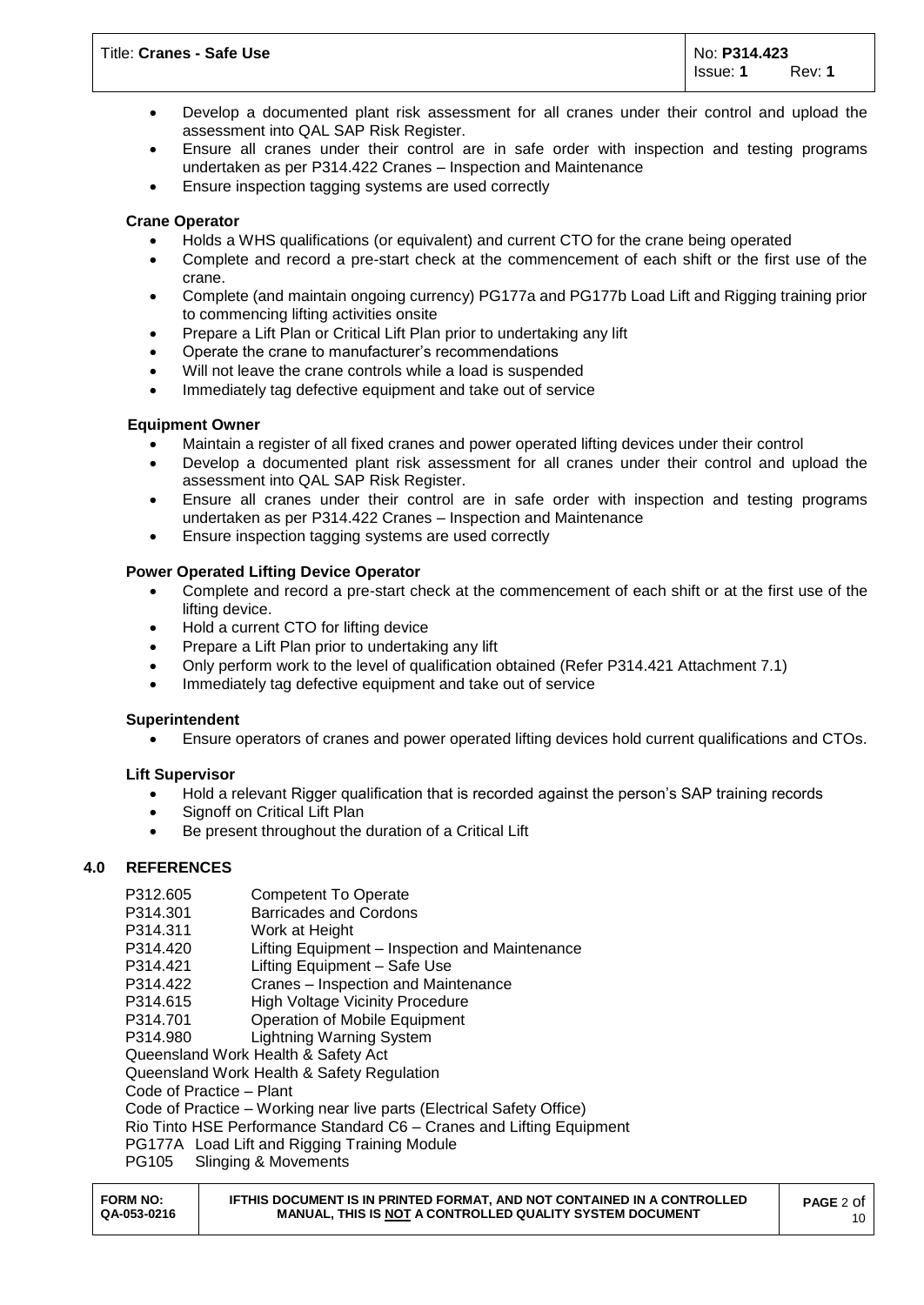Mobile Crane Code of Practice Cranes Code of Practice (Draft 2013) AS2550 Cranes, hoists and winches - Safe Use *W314.260.21 Lifting Conveyor Counterweights – Isolation and Pinning*

## **5.0 DEFINITIONS**

**Competent Operator** – a person who holds an appropriate QAL CTO for the piece of equipment being operated and has successfully completed (and maintains currency in) PG177a, PG177b and holds a WHSQ qualification (or equivalent) appropriate to the complexity of task.

**Crane** - a machine for raising or lowering a load and moving it horizontally, including any supporting structure or foundation. It may include a forklift or excavator with lifting attachments, but does not include conveyors, bauxite unloaders or earthmoving equipment.

- **Gantry Crane –** Overhead crane operating on top of a gantry straddling the work and often running on wheels or rails.
- **Mobile Crane** a crane capable of travelling over a supporting surface without the need for fixed runways (i.e., railway tracks) and relies only on gravity for its stability.
- **Overhead Crane**  consists of parallel runways or rails with a travelling bridge that spans the gap and carries the hoist. The lifting component of the crane travels along the bridge.
- **Power operated Lifting Device**  device used for lifting or lowering a load by means of a drum or lift wheel with rope, wire rope or chain wraps and can be powered by a variety of sources (eg. Forklifts, Hiab, telehandler, pedestrian operated forklift, etc)

**Crane Equipment Register** – a register that details the description, type / series, inspection, maintenance and disposal records of all cranes. Mobile Cranes may use a paper based system, fixed Cranes use SAP.

**Critical Lifts** - Critical Lifts are:

- Lifts requiring two or more lifting devices where the combination includes one or more power operated lifting devices
- **Where the load is being lifted onto or passed over occupied buildings**
- Operation or load passing over or within the electrical wires exclusion zone and / or over electrical equipment (i.e., High Voltage yards / transformers)
- **EXEC** Lifts at maximum rated load capacity of crane
- Lifts involving personnel in workboxes or workbaskets Additional permit required and special approval is needed for these lifts

**CTO** – Competent to Operate

**Drop Zone** – the area underneath the load where the load would likely fall to or through if it was inadvertently released or dropped (See diagram in section 6.4.4).

**Exclusion Zone** – See diagram in section 6.4.4

**Lift Plans:**

- **Critical Lift Plan**  a document that specifies the crane class and configuration, rigging techniques, load details, hazards and controls required to perform a critical lift. It requires joint development by all parties involved in the lift.
- **Fixed Crane Lift Plan** Any lift involving the use of fixed plant cranes. It is completed by a qualified and competent operator.

| <b>FORM NO:</b> | IFTHIS DOCUMENT IS IN PRINTED FORMAT, AND NOT CONTAINED IN A CONTROLLED | <b>PAGE</b> 3 Of |
|-----------------|-------------------------------------------------------------------------|------------------|
| QA-053-0216     | MANUAL. THIS IS NOT A CONTROLLED QUALITY SYSTEM DOCUMENT                | 10               |
|                 |                                                                         |                  |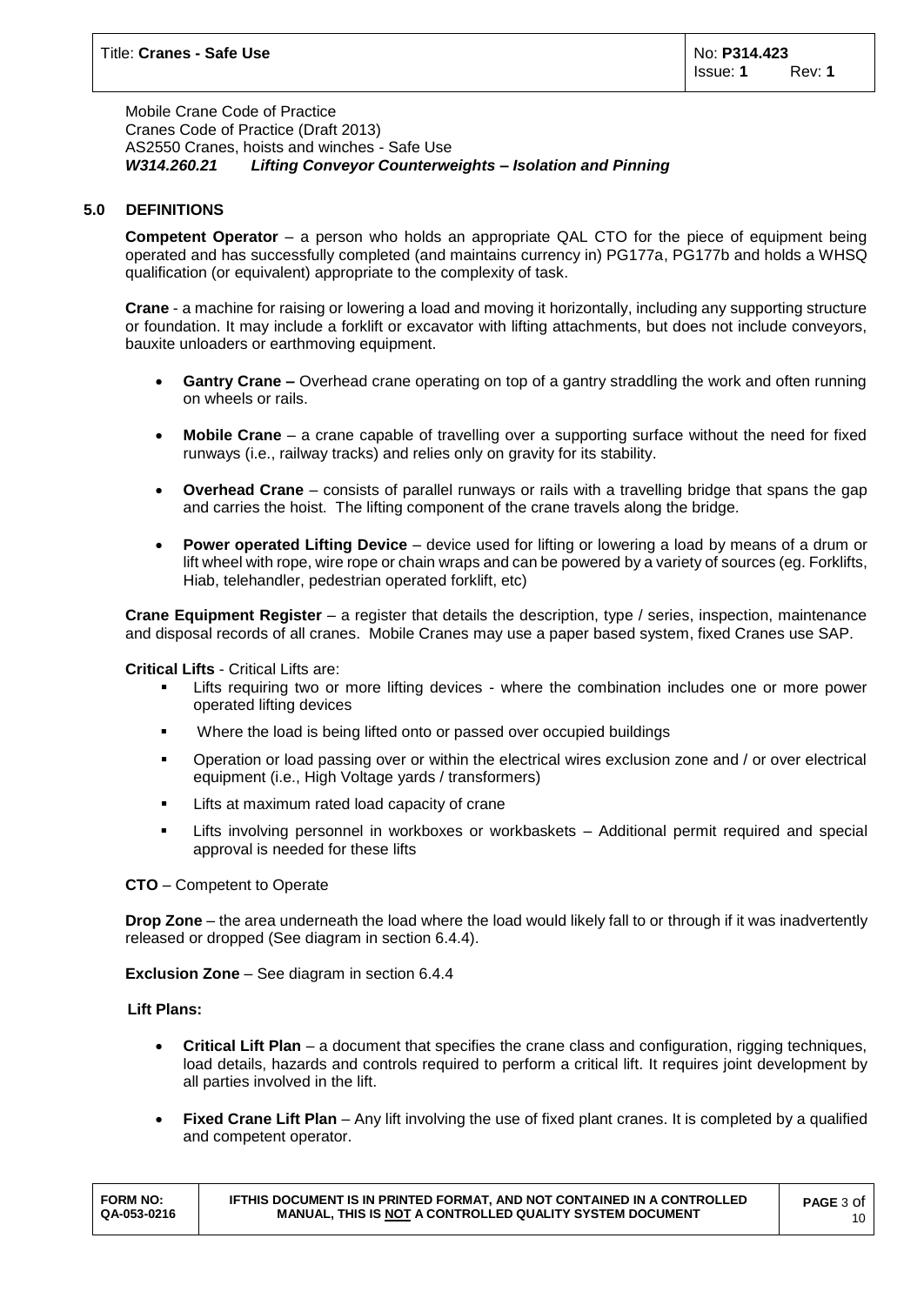- **Mobile Crane Lift Plan** Any lift that involves the use of a mobile crane. It requires joint development between the crane operator and the Dogger / Rigger.
- **Lift Plan** all lifts that do not come under the Critical Lift or Mobile Crane Lift Plan. It is completed by the Dogger / Rigger.

**Lifting Attachment –** an attachment designed to be used in conjunction with lifting devices and similar lifting equipment to raise, lower or haul, arrest and sustain a load.

**Lifting Device –** a device equipped with mechanical means that will raise, lower or haul, arrest and sustain a load in any working position within the full range of hoisting or haulage without adverse effects on any components. Cranes and mobile cranes are inclusive. The lifting device may be manually, engine or power operated (electric, hydraulic, and pneumatic).

**Lifting Equipment –** lifting attachments and rigging equipment that will raise, lower or haul, arrest and sustain a load or object.

**Lift Supervisor** - a competent person who manages a critical lift and at a minimum holds an appropriate Rigger qualification for the lift being performed (refer P314.421 Attachment 7.1)

**Load Control Pole** – a piece of non-conductive equipment that is manageable in length, sturdy to control and light enough to assist in controlling and guiding a load for placement where tag lines are not suitable. An example is a length of wooden pole and / or conduit tube which may have a recessed "V" notch (minimising slippage) or a hook attached.

**Tagline** - a rope attached to an object before a lift takes place and used to control the sway, stability and placement of the object. It will be a minimum of 16 mm fibre rope and of a non-conductive material. The line may not be attached to the rigging equipment or hook.

**Workbox -** a device designed to AS1418.17 to be suspended from a crane to provide a working area for a person.

**Workbasket -** a device designed to be elevated by a forklift or similar having tyne arrangements to provide a working area for a person.

**WHSQ -** Work Health and Safety Queensland

**WWL / SWL** – Working Load Limit / Safe working load limit – equivalent meaning.

## **6.0 ACTIONS**

## **6.1 Pre-use Inspections of Crane and Lifting Equipment**

## **6.1.1 Pre-Operational Inspections of Cranes and Power Operated Lifting Devices**

All cranes and power operated lifting devices shall be inspected by a competent person prior to use for the shift. Results shall be recorded as follows:

- Mobile crane in the on-board crane pre-start checklist or vehicle checklist (S-156)
- Fixed cranes in the Crane Service Record Logbook.

It is critical that all safety devices or overload limits are checked to ensure they are not overridden or cut out.

**Any component found to be defective or non-compliant shall be taken out of service immediately.** An 'Out of Service' Tag with the relevant information indicating why the equipment is defective shall be affixed to the equipment and scheduled for repair / replacement.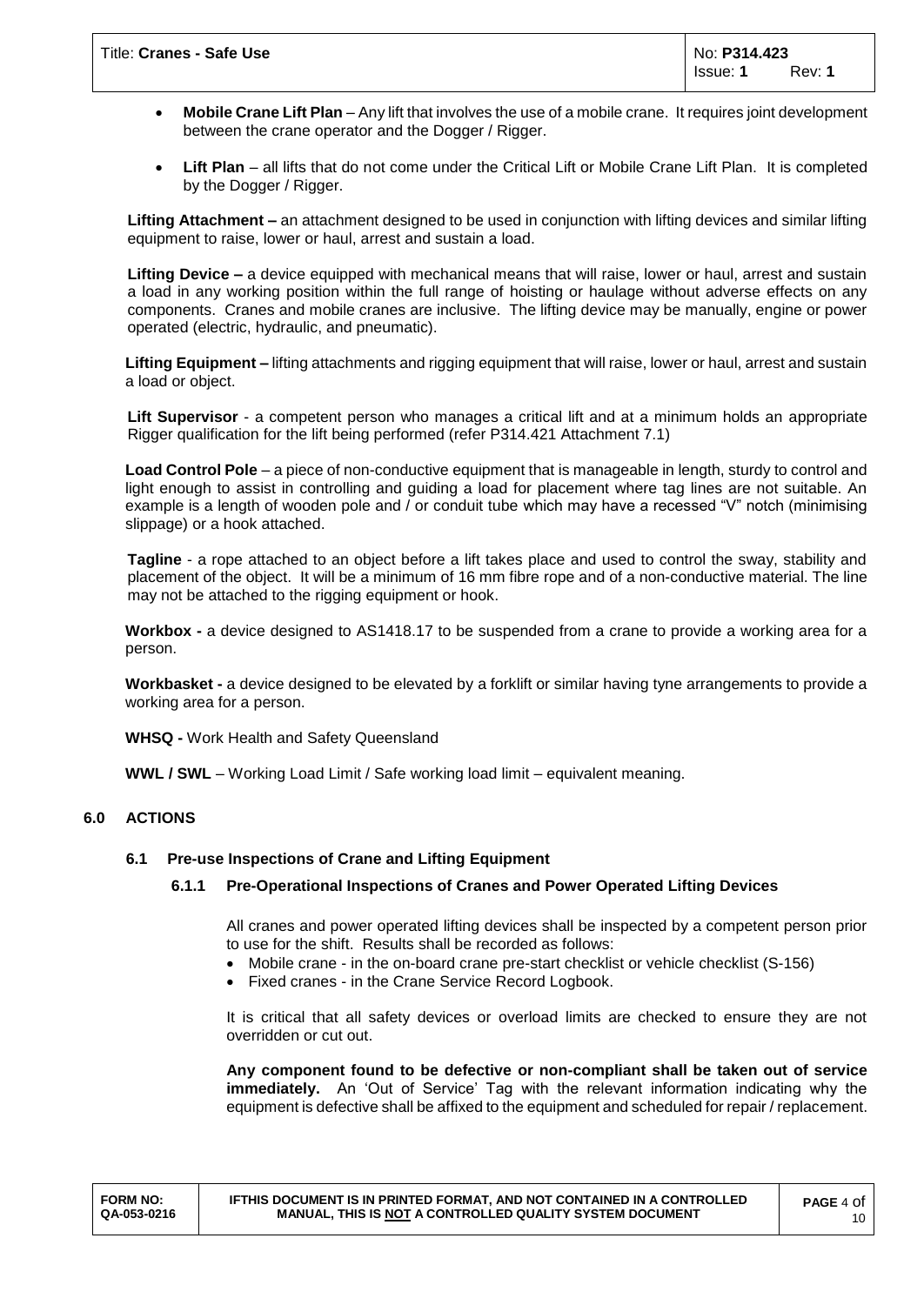## **6.1.2 Pre-Operational Inspections of Crane lifting equipment**

Lifting system equipment required for the lift task shall be inspected prior to use by a competent person to ensure:

- Lifting device is free of defects;
- Identification tag is attached and SWL is appropriate.
- Current inspection tag is fitted.

**Any lifting system equipment component found to be defective or non-compliant shall be taken out of service immediately.** An 'Out of Service' Tag with the relevant information indicating why the equipment is defective shall be affixed to the equipment and scheduled for repair / replacement.

All lifting hooks (except for grab and chain shortening hooks) shall have a fully operational safety latch.

#### **6.2 Pre-Task Hazard Assessment for Load Lifts**

A pre-task hazard assessment is required on the overall task being undertaken, not just the lift component in isolation using the Lift Plan or Critical Lift Plan to document the lift component.

The pre-task hazard assessment may vary from a Take5 to a JHA or a Critical Lift Plan depending upon the level of risk and controls in place.

#### **6.3 Pre-Lift Requirements for Lifts involving the use of a Crane**

#### **6.3.1 Hazard Assessment Tools**

For all crane lifts (except Critical Lifts):

Complete a Lift Plan (Form S164) or Mobile Crane Lift Plan (S166). Signoff of the hazard assessment is done by a competent Crane Operator, Dogger or Rigger depending on complexity of the task.

• For all Critical Lifts using a crane:

For Critical Lifts additional planning, controls and signoff is required.

For all Critical Lifts including those involving a workbasket, complete Part A and B of the Critical Lift Plan (Form S165).

For Critical Lifts involving personnel in a workbox complete Parts A, B and C.

Signoff of the hazard assessment is done by a competent Rigger and the Crane Operator and by one of the following roles:

- > Maintenance Services Manager
- > Turnaround Superintendent
- ▶ Construction Management & Execution Superintendent
- Central Workshop Superintendent
- > Maintenance Superintendent.

For Critical Lifts involving a workbasket, the Section Superintendent must also sign the Critical Lift Plan prior to commencement.

Critical lifts must be carried out in accordance with the critical lift plan and be under the control of a Lift Supervisor. The Lift Supervisor must be present throughout the duration of the critical lift. The Lift Supervisor shall position themselves to have a good view of the overall lift, and have the ability to stop the lift at any time.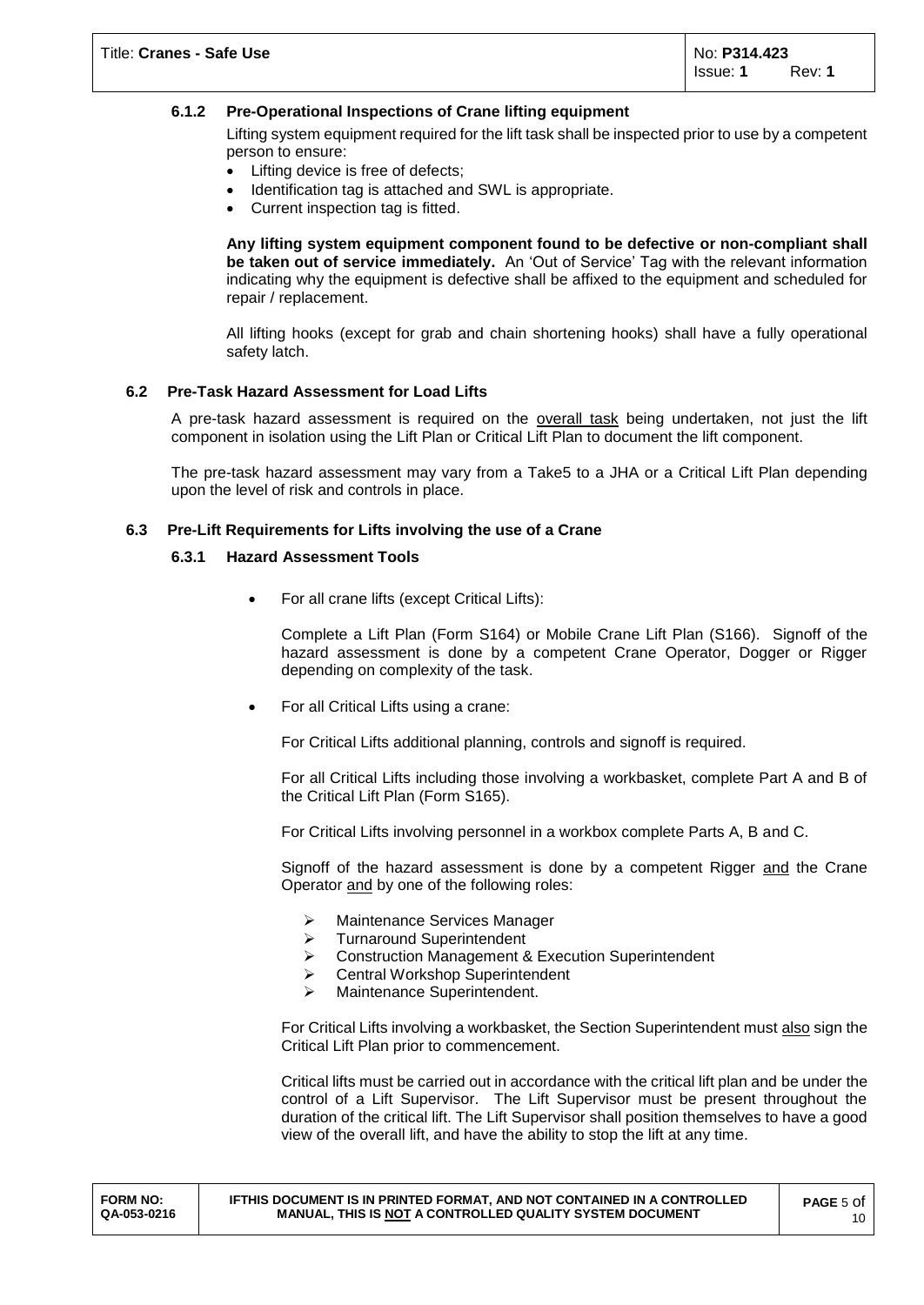If the task changes or there is a need to move away from the original lift plan, the lift must stop and the critical lift plan must be up-dated and re-approved.

## **6.4 Operation of Cranes**

All lifting system equipment shall be operated strictly in accordance with the manufacturer's operating handbook.

## **6.4.1 Person in control of the lift**

The crane operator is the person in control of the crane and shall stop the lift if they consider it unsafe.

Except in the event of an emergency, a crane operator shall not leave the crane controls while a load is suspended.

## **6.4.2 Slinging the Load**

Slinging shall only be carried out by persons holding a Rigger or Dogger qualification or under direct supervision of a qualified Rigger or Dogger for the purpose of training (i.e. completion of logbook hours).

Critical lift slinging shall **ONLY** be undertaken under the direct supervision of the Lift Supervisor. Where the entire load can be seen whilst performing the slinging, the Lift Supervisor may also be the person slinging the load.

If the load is outside the vision of the Crane or power lifting device Operator, a Dogger must direct load lift operations.

## **6.4.3 Rigging the Load**

Refer P314.421 Lifting Equipment – Safe Use

## **6.4.4 Cordons**

The person in control of lift is responsible for establishing and maintaining the lifting exclusion zone cordon in accordance with QAL procedure P314.311.

The Drop Zone must be identified and all personnel must be kept clear of this zone during the lift.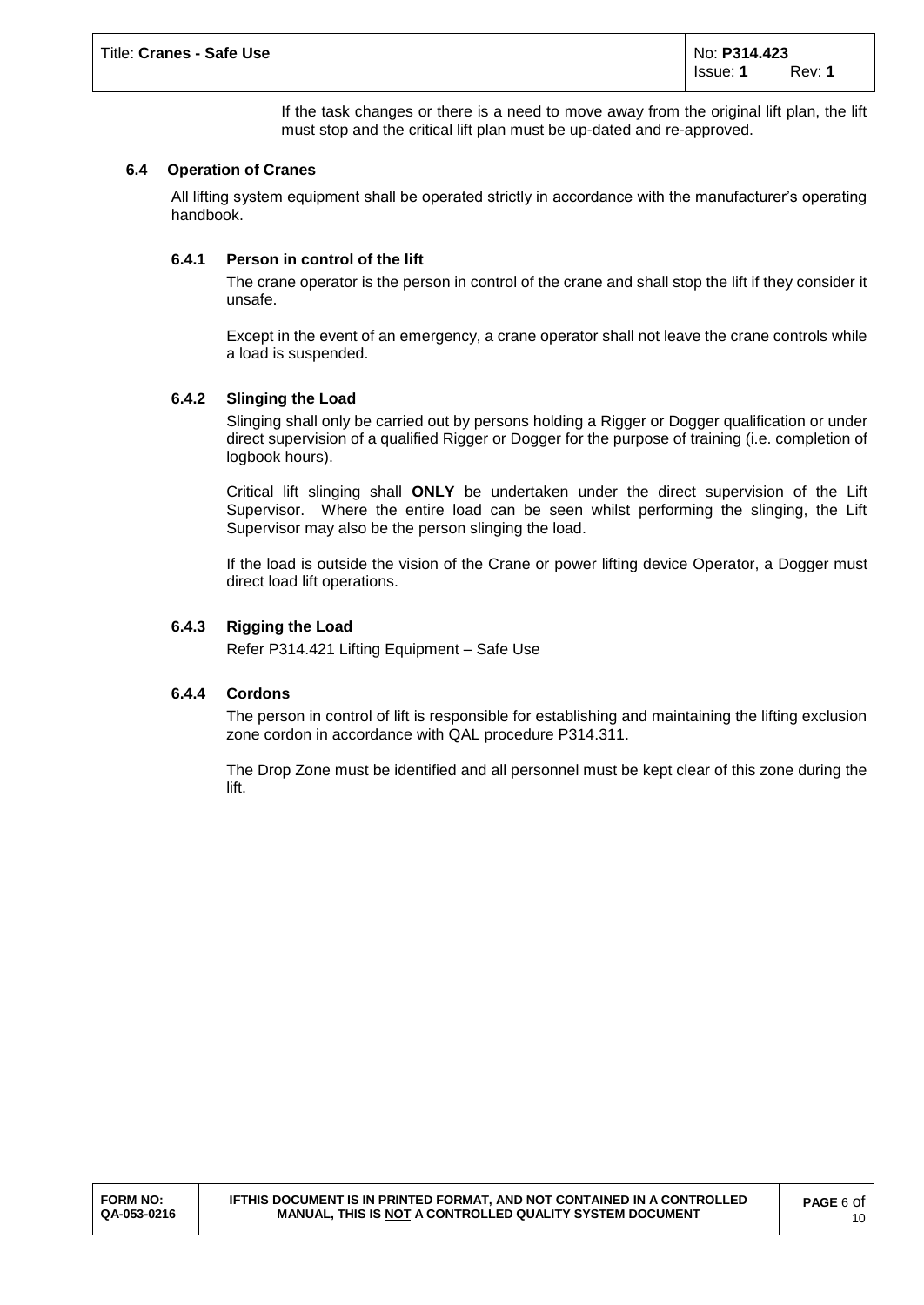

## **6.4.5 Suspended Load Control**

## *For the purpose of lifting and pinning a conveyor counterweight refer to W314.260.21 - Lifting Conveyor Counterweights – Isolation and Pinning.*

Prior to the object being lifted an exclusion zone cordon shall be erected around the full lift area to prevent unauthorized entry.

The drop zone must be identified and all personnel must be kept clear of this zone during the lift.

Tag lines shall be used to maneuver all structures / components to their final position.

When landing items, the securing slings must be kept under tension by the crane until the load has been properly secured.

## **NO PERSON MUST BE UNDER A SUSPENDED LOAD OR IN A POSITION WHERE THEY CAN BE STRUCK BY A FALLING LOAD.**

## **6.4.6 Physical Handling of Loads**

The physical touching of a suspended load is restricted to the load being less than 450 mm from the final attachment, mounting or set-down point.

Where a suspended load requires physical handling outside the restriction zone:

- a detailed documented risk assessment with Section Superintendent approval shall be completed, or
- Where work is performed under a PPM approved by the Section Superintendent, and the PPM specifies physical touching of the load outside of 450 mm from the final resting place or set down point, this shall be considered as the approval to perform this task in the specified manner.

## **6.4.7 Taglines**

A tagline or load control pole shall be attached to the load and not the actual lifting equipment and be of an appropriate length where its use does not introduce additional hazards. The use

| <b>FORM NO:</b><br>QA-053-0216 | <b>IFTHIS DOCUMENT IS IN PRINTED FORMAT. AND NOT CONTAINED IN A CONTROLLED</b><br>MANUAL. THIS IS NOT A CONTROLLED QUALITY SYSTEM DOCUMENT | <b>PAGE</b> 7 Of |
|--------------------------------|--------------------------------------------------------------------------------------------------------------------------------------------|------------------|
|--------------------------------|--------------------------------------------------------------------------------------------------------------------------------------------|------------------|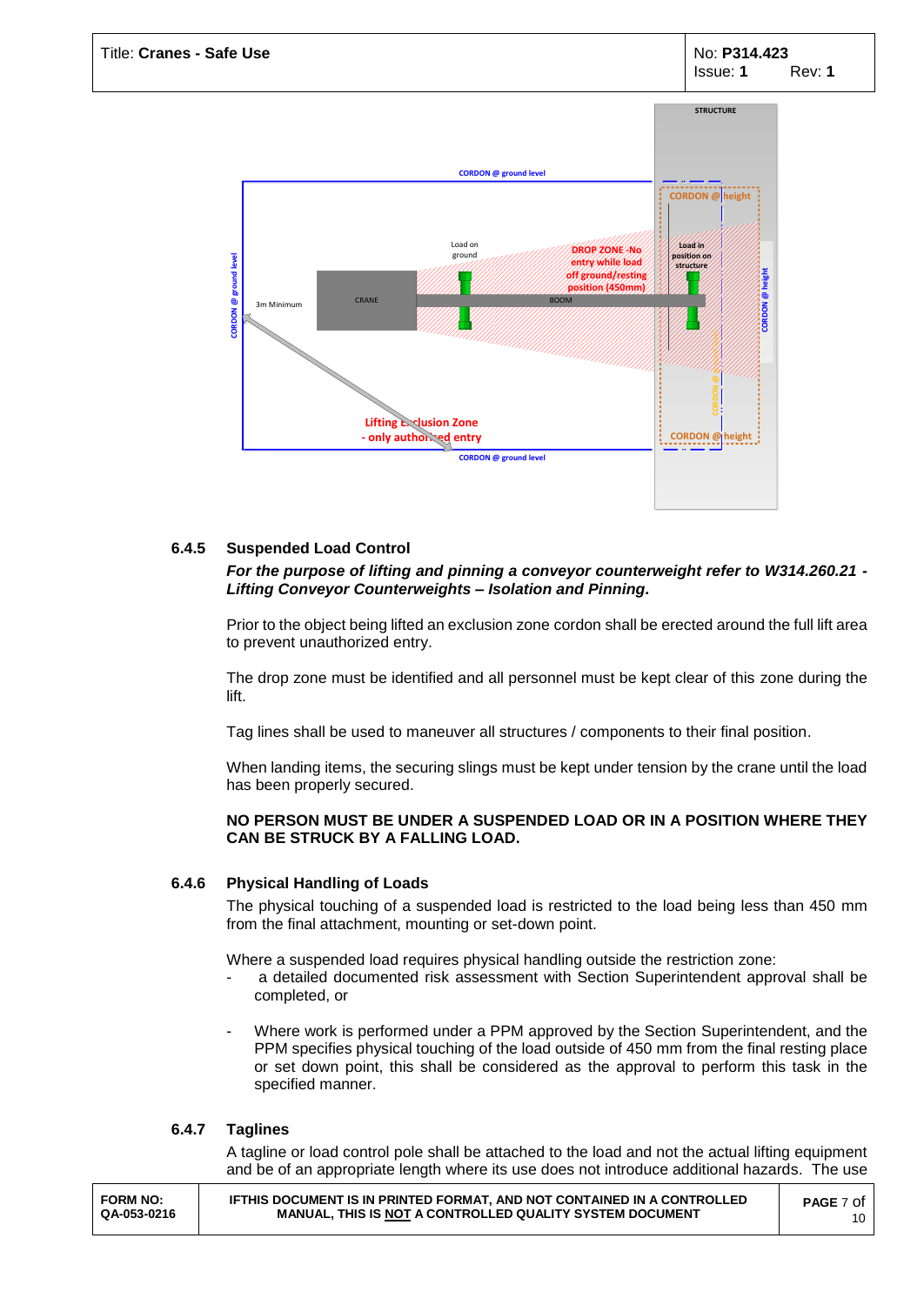of taglines or a load control pole shall be used to guide suspended loads into position and to control the sway and stability of the load in transit.

Tag lines should be made of non-conductive material.

## **6.4.8 Audible Travel Alarms**

Overhead travelling cranes shall be fitted with audible travel alarms or an equivalent warning device and must be checked as operational.

## **6.4.9 Load Transfer**

Refer P314.421 Lifting Equipment – Safe Use Attachment 7.1 for minimum competency requirements for load transfer activities.

All load transfer methodologies shall have completed a Lift Plan or Critical Lift Plan.

## **6.4.10 Working Near Live Electrical Lines**

## **Insulated lifting links may be required on cranes when working near overhead power lines or when the risk deems direct current as a threat.**

A person must not operate any part of a crane within 3 m of bare electrical conductors (eg. overhead power lines) rated low voltage up to 1,000 volts.

Insulating links will be installed if operating within 3 m.

For all crane lifts within 6 m of electrical conductors greater than 1,000 volts, a High Voltage Vicinity Permit is required as per Procedure P314.615 High Voltage Vicinity.

Part of the risk assessment under P314.615 will determine if an insulated link is required.

## **6.4.11 Mobile Slewing Crane – Preparing for Travel**

In preparation for travel slew pins must be secured in place where fitted and loose equipment removed from the deck and the hook stowed if travelling off-site.

## **6.4.12 Integrity test of Outriggers**

Slewing to test the integrity of outriggers must be conducted prior to commencing a lift with controls implemented to manage ground stability if required.

The crane capacity and stability may change when slewing from front to back. The crane should be slewed in complete rotation (where possible) to allow the integrity of the outriggers to be assessed prior to any load being engaged. This operation should include:

- Ensuring the outriggers are fully extended. Where this is not possible the lift plan will document restricted lifting capacity;
- ensuring outriggers are appropriately positioned on the foot plate and support packing with level and even downward pressure; and
- Ensuring the outriggers, footplates and packing demonstrate appropriate stability and weight disbursement and do not indicate inappropriate shift during slew test.

## **6.4.13 Determining the Weight**

Where the weight of a lift is uncertain and could exceed the SWL of the crane, the crane must be fitted with a load cell with the load displayed and visible to the operator.

| <b>FORM NO:</b><br><b>IFTHIS DOCUMENT IS IN PRINTED FORMAT. AND NOT CONTAINED IN A CONTROLLED</b><br>MANUAL. THIS IS NOT A CONTROLLED QUALITY SYSTEM DOCUMENT<br>QA-053-0216 | <b>PAGE 8 Of</b><br>10 |
|------------------------------------------------------------------------------------------------------------------------------------------------------------------------------|------------------------|
|------------------------------------------------------------------------------------------------------------------------------------------------------------------------------|------------------------|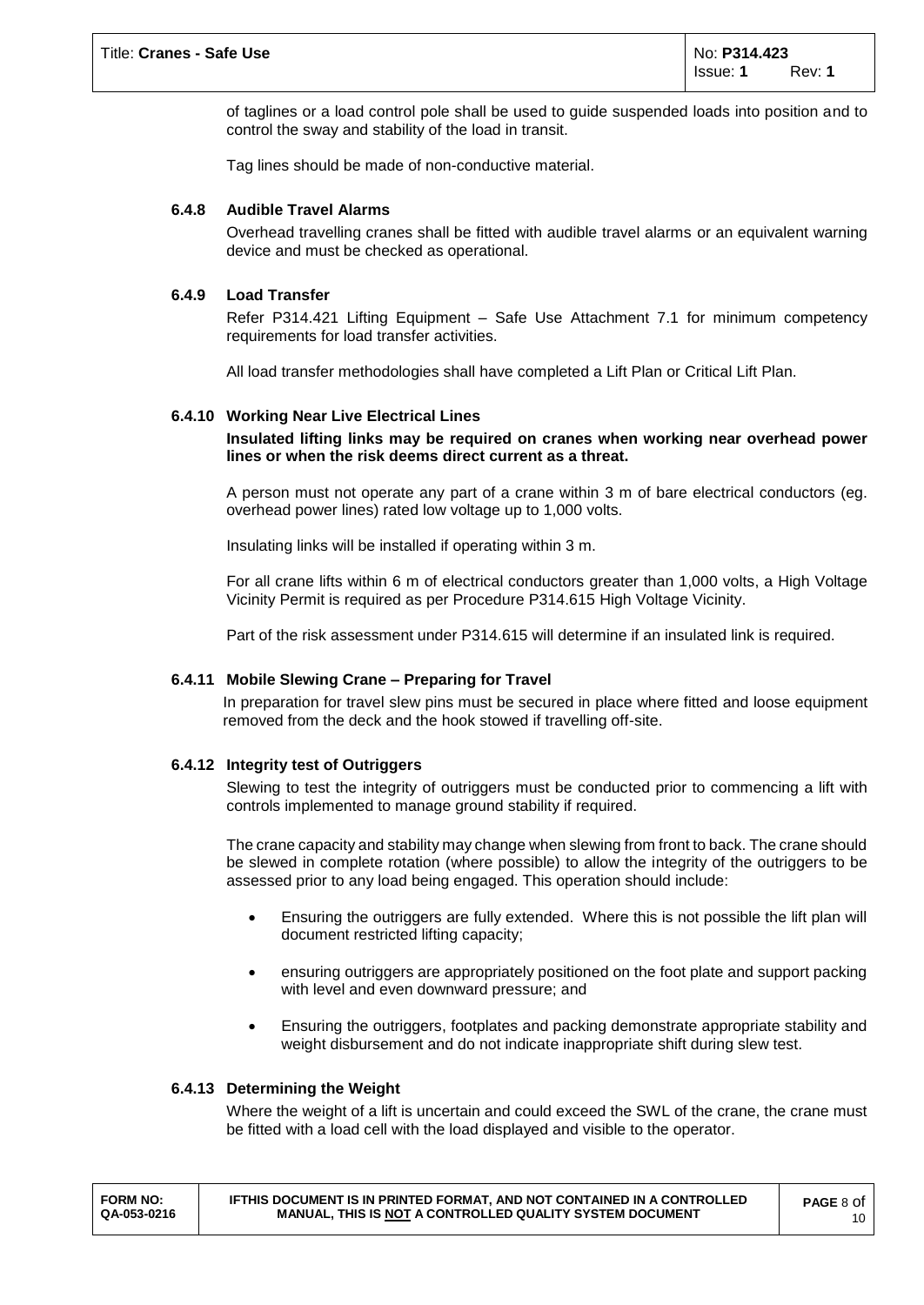## **6.4.14 Environmental Conditions**

Persons involved in lifts are to be aware of wind conditions throughout the lift. Wind shall be monitored by the on-board crane wind speed meter (if applicable) or the hand held wind speed meter available from the Crane Base Supervisor.

Crane operators shall follow Procedure P314.980 when a lightning warning is issued.

## **6.4.15 Communication**

A method of communication must be established and documented in the Lift Plan or Critical Lift Plan before commencement of work. The chosen method must take into account the operating environment in which the lift will occur. If radio communication is chosen, it must be conducted on a closed channel.

For critical lifts there must be a means of communication between all people involved in the lift.

If a mobile phone has to be used by a person directly involved in the lift, the lift must be stopped.

## **6.4.16 Loads transported on Vehicles**

Vehicle mounted loading cranes (eg. Hi-Ab cranes) **shall not** be used to load/unload loads from vehicles. This activity shall be done using a forklift, crane or other suitable power operated lifting device.

When loading objects on vehicles the load shall be fundamentally stable prior to tie down. Appropriate controls shall be put in place when unloading objects off transport vehicles. Loads secured for transport purposes that potentially may move on unloading shall not be unsecured until rigging equipment that will be used to unload the load is in place and the load is supported by a suitable power operated lifting device.

Over Centre Load Binders (otherwise known as Dog, Chain Dog or Bulldog) **shall not** be used by QAL employees, QAL Contractors or QAL contracted transport companies to secure loads transported on site. Ratchet style tensioners may be used as an alternative.

## **6.5 Crane Risk Assessment**

All power operated lifting devices shall have a plant risk assessment completed by the Owner prior to initial use. Completed Plant risk assessments can be accessed through the Plant Risk Register and Document Management System, type 'PRD'.

## **6.6 Training and Qualifications**

## **6.6.1 Licence Requirements:**

All crane operators must hold a WHS Certificate (or equivalent) relevant to the type of crane being operated. Evidence of qualification is to be attached to the individual's SAP training records.

A High Risk Work Licence issued by Work Health & Safety Queensland is required to operate the following:

- Bridge Crane or Gantry Crane when controlled from a permanent cabin or control station on the crane OR the crane is remotely controlled with more than three powered operations. This includes a single hoist with four powered operations (traversing, travelling, hoisting and rotating) and multiple hoists with four or more powered operations (two non-synchronised hoists would typically have at least five powered operations – traversing by two, hoisting by two and travelling).
- Slewing Mobile Crane
- Non-Slewing Mobile Crane greater than 3 tonne rated capacity
- Multi-purpose Tool Carrier or Telelift when equipped as a non-slewing crane greater than 3 tonne rated capacity

**IFTHIS DOCUMENT IS IN PRINTED FORMAT, AND NOT CONTAINED IN A CONTROLLED MANUAL, THIS IS NOT A CONTROLLED QUALITY SYSTEM DOCUMENT**